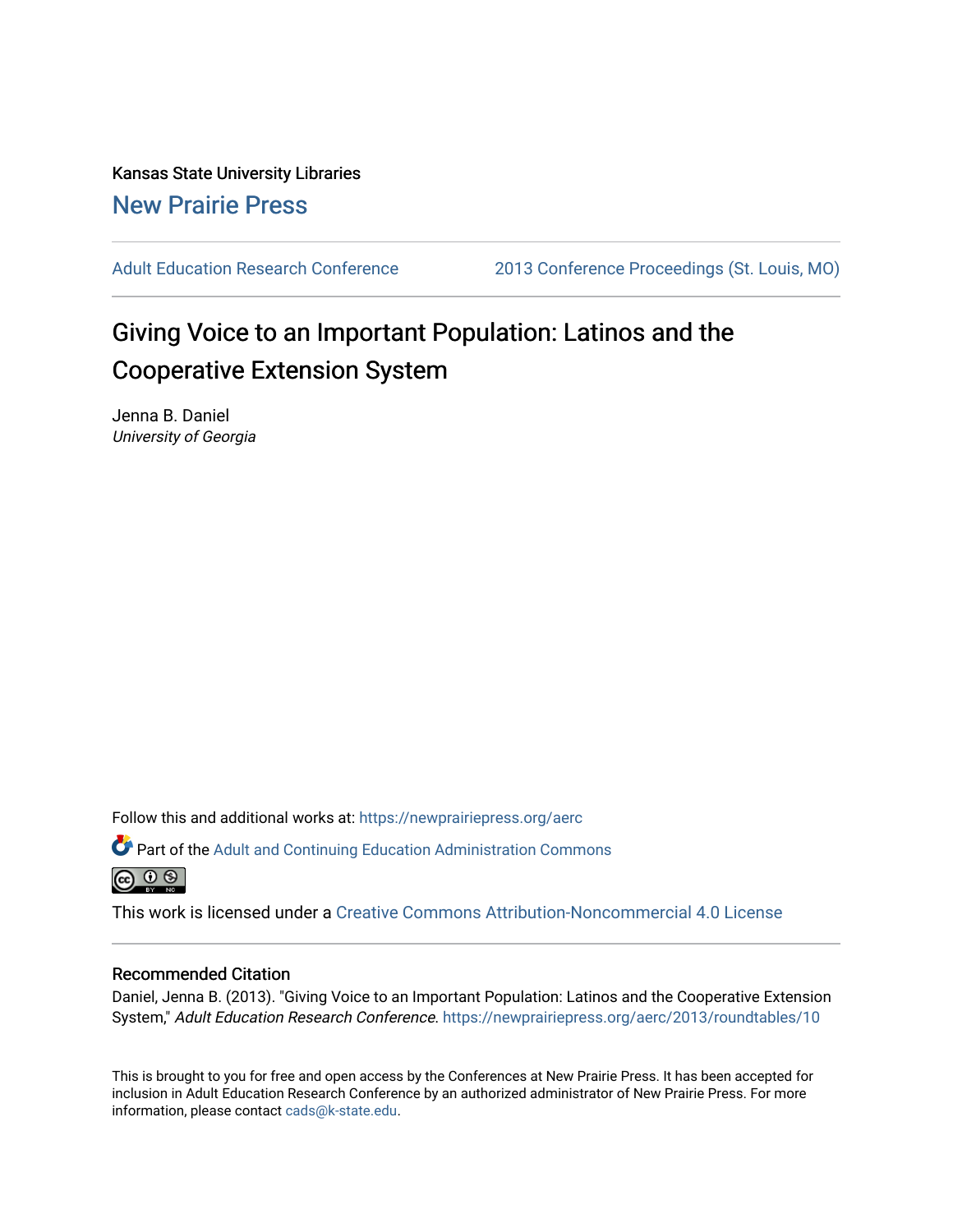# **Giving Voice to an Important Population: Latinos and the Cooperative Extension System**

Jenna B. Daniel, University of Georgia, USA

**Abstract:** As the fastest growing minority group in the United States, the Latino community is a constituency that the Cooperative Extension System is called upon to serve, and presents a challenge to the organization, its leadership, and its programmatic efforts.

#### **Introduction**

In recent years, the fastest-growing group in the United States has been Latinos, with data showing that this community now accounts for one-sixth of the total U.S. population (Immigration Policy Center, April 2012). Having existed within the now defined area of the United States long before current "Americans" inhabited it, Latinos "are one of the oldest and one of the newest groups of American immigrants" (Arreola, 2004, p. 13). As this group increases in the United States, public service organizations are increasingly called upon to provide programs that meet the needs of the Latino population.

#### **Relevant Literature**

Established from the belief of "empowering ordinary people through an advanced education that was excellent enough for the proudest yet open to the poorest" (Simon, 2010, p. 42), the Cooperative Extension System was created to provide education for all individual's within the state's boundaries who sought knowledge (Rasmussen, 1989). Knowledge historically held at the university was now offered in courses, programs, and trainings through the Cooperative Extension System.

What was a primarily agrarian society that focused mainly on agricultural and home economics endeavors has now become a "heterogeneous, urban society" (National Association of State Universities and Land-Grant Colleges, 2002, p. 2) with a vast array of interests and needs. These changes in society are in direct relation to the United States becoming a nation of numerous cultures and ethnicities, (Bull, Cote, Warner, & McKinnie, 2004; National Association of State Universities and Land-Grant Colleges, 2002; Peterson, Betts, & Richmond, 2002) and today, Cooperative Extension System professionals are encountering an increasingly diverse population in the communities that they serve.

As CES's clientele becomes more diverse, so too must its programming and services. The CES is "established and budgeted on the premise that the agency serves people…to be effective, the agency staff must be sufficiently skilled and trained to give dimension and structure to the people's needs so that they can be defined, articulated, and acted upon" (Veri & Vonder Haar, 1970, p. 1).

 In an effort to situate themselves as an organization that reflects the changing demographics of the U.S. in its clientele and workforce, the Cooperative Extension System has been central in research studies, taskforces, and strategic plans with the same objectives (Ingram, 2006; Iverson, 2008; Schauber & Castania, 2001). Even among all of this research that exists, little of it is related to the Cooperative Extension System that speaks to the specific needs of a recently immigrated population or that